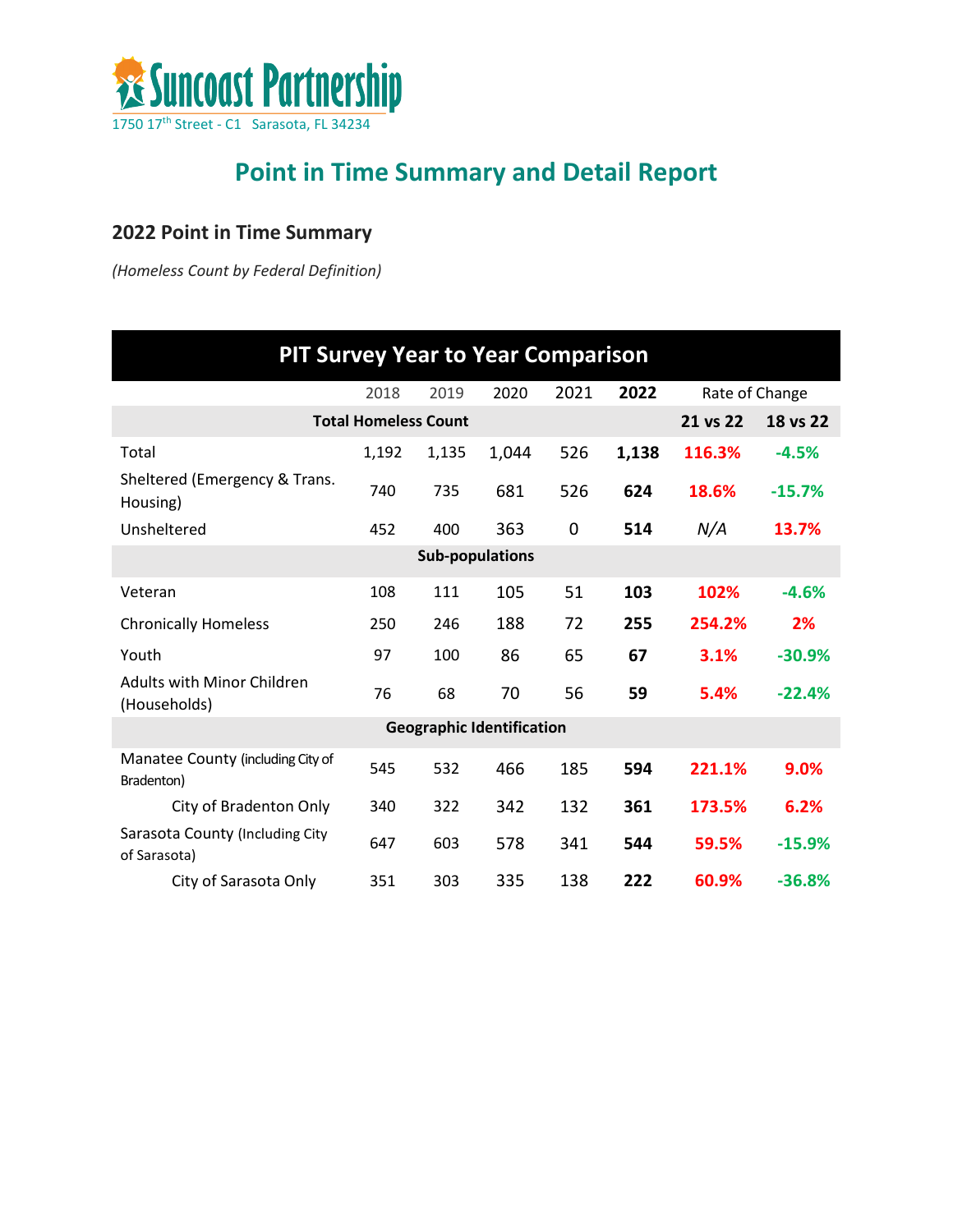

## **2022 Point-in-Time Detail**

*(Homeless Count by Federal Definition)*

|                                             | <b>Household Type</b> |                   |            |       |  |
|---------------------------------------------|-----------------------|-------------------|------------|-------|--|
|                                             | Adult / Child         | <b>Adult Only</b> | Child Only | Total |  |
|                                             | <b>Households</b>     | <b>Households</b> | Households |       |  |
| <b>Total Number of</b><br><b>Households</b> | 59                    | 933               | 6          | 998   |  |
| <b>Total Number of</b><br>Persons           | 180                   | 952               | 6          | 1,138 |  |

|             | <b>Age Ranges</b> |                          |   |     |
|-------------|-------------------|--------------------------|---|-----|
| Under 18    | 105               | $\overline{\phantom{0}}$ |   | 111 |
| $18 - 24$   |                   | 48                       | - | 59  |
| $25$ and Up | 64                | 904                      | - | 968 |

|                                  | Gender |     |  |     |
|----------------------------------|--------|-----|--|-----|
| Female                           | 108    | 260 |  | 369 |
| Male                             | 72     | 691 |  | 768 |
| Transgender                      |        |     |  |     |
| <b>Gender Non-</b><br>Conforming |        |     |  |     |

|                               | Ethnicity |     |  |       |  |
|-------------------------------|-----------|-----|--|-------|--|
| Non-Hispanic / Non-<br>Latino | 148       | 862 |  | 1,014 |  |
| Hispanic / Latino             | 32        | 90  |  | 124   |  |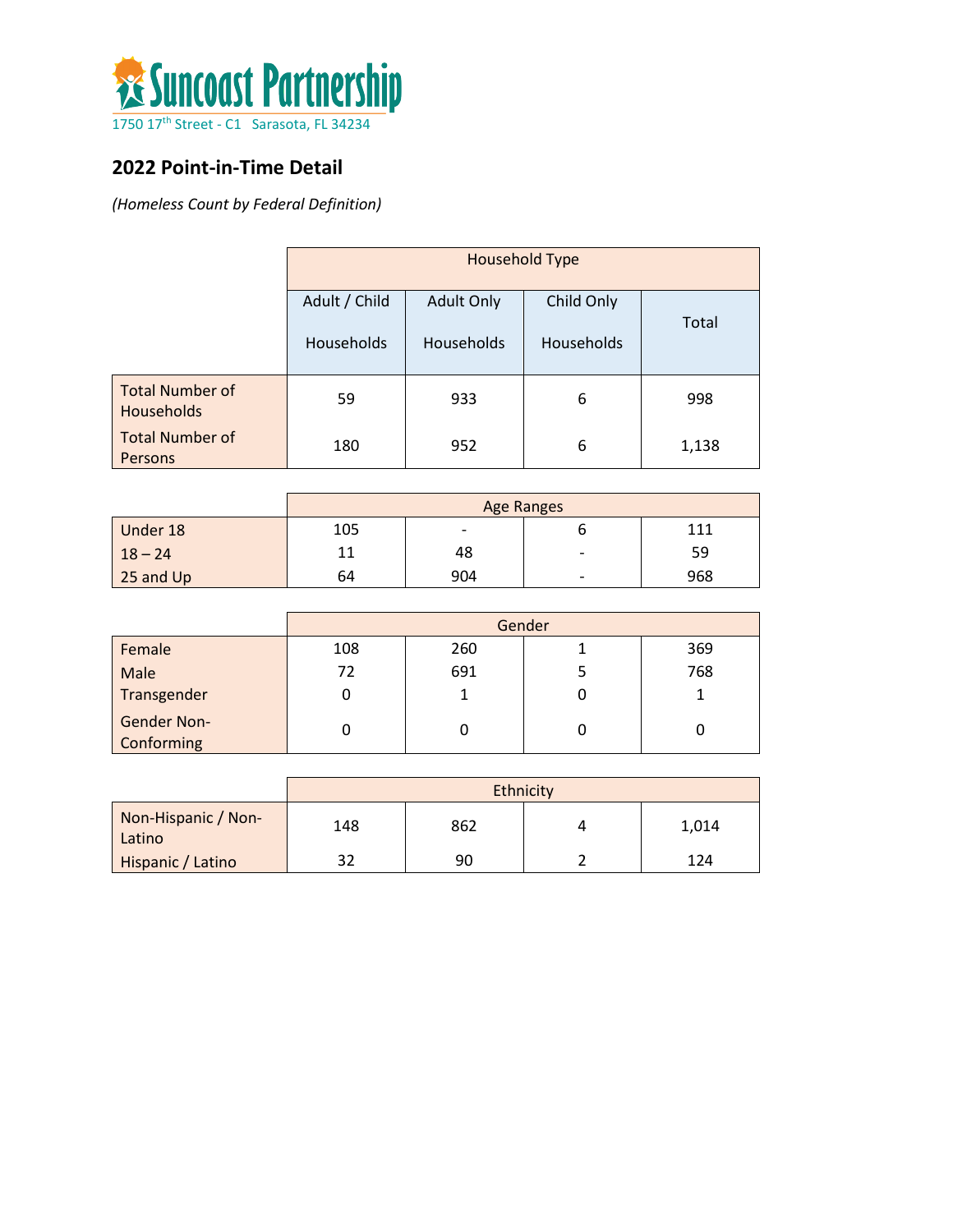

|                                                     | Race     |                |   |                |
|-----------------------------------------------------|----------|----------------|---|----------------|
| White                                               | 124      | 736            | 6 | 866            |
| <b>Black or African-</b><br>American                | 45       | 188            | 0 | 233            |
| Asian                                               | $\Omega$ | 5              | 0 | 5              |
| American Indian or<br><b>Alaska Native</b>          | $\Omega$ | $\overline{2}$ | O | $\mathfrak{p}$ |
| Native Hawaiian or<br><b>Other Pacific Islander</b> | 0        | 2              | 0 | $\mathfrak{p}$ |
| <b>Multiple Races</b>                               | 11       | 19             |   | 30             |

|                                                                            | <b>Chronically Homeless</b> |                                 |                          |       |  |
|----------------------------------------------------------------------------|-----------------------------|---------------------------------|--------------------------|-------|--|
|                                                                            | Adult / Child<br>Households | <b>Adult Only</b><br>Households | Child Only<br>Households | Total |  |
| <b>Total Number of</b><br><b>Chronically Homeless</b><br><b>Households</b> |                             | 252                             | 0                        | 253   |  |
| <b>Total Number of</b><br><b>Chronically Homeless</b><br>Persons           | 3                           | 252                             | 0                        | 255   |  |

|                                                                   | <b>Veteran Households</b>   |                                 |                          |       |  |
|-------------------------------------------------------------------|-----------------------------|---------------------------------|--------------------------|-------|--|
|                                                                   | Adult / Child<br>Households | <b>Adult Only</b><br>Households | Child Only<br>Households | Total |  |
| <b>Total Number of</b><br>Veteran Households                      | 1                           | 102                             |                          | 103   |  |
| <b>Total Number of</b><br>Persons in Veteran<br><b>Households</b> | $\mathcal{P}$               | 104                             |                          | 105   |  |
| <b>Total Number of</b><br>Veterans                                | 1                           | 102                             |                          | 103   |  |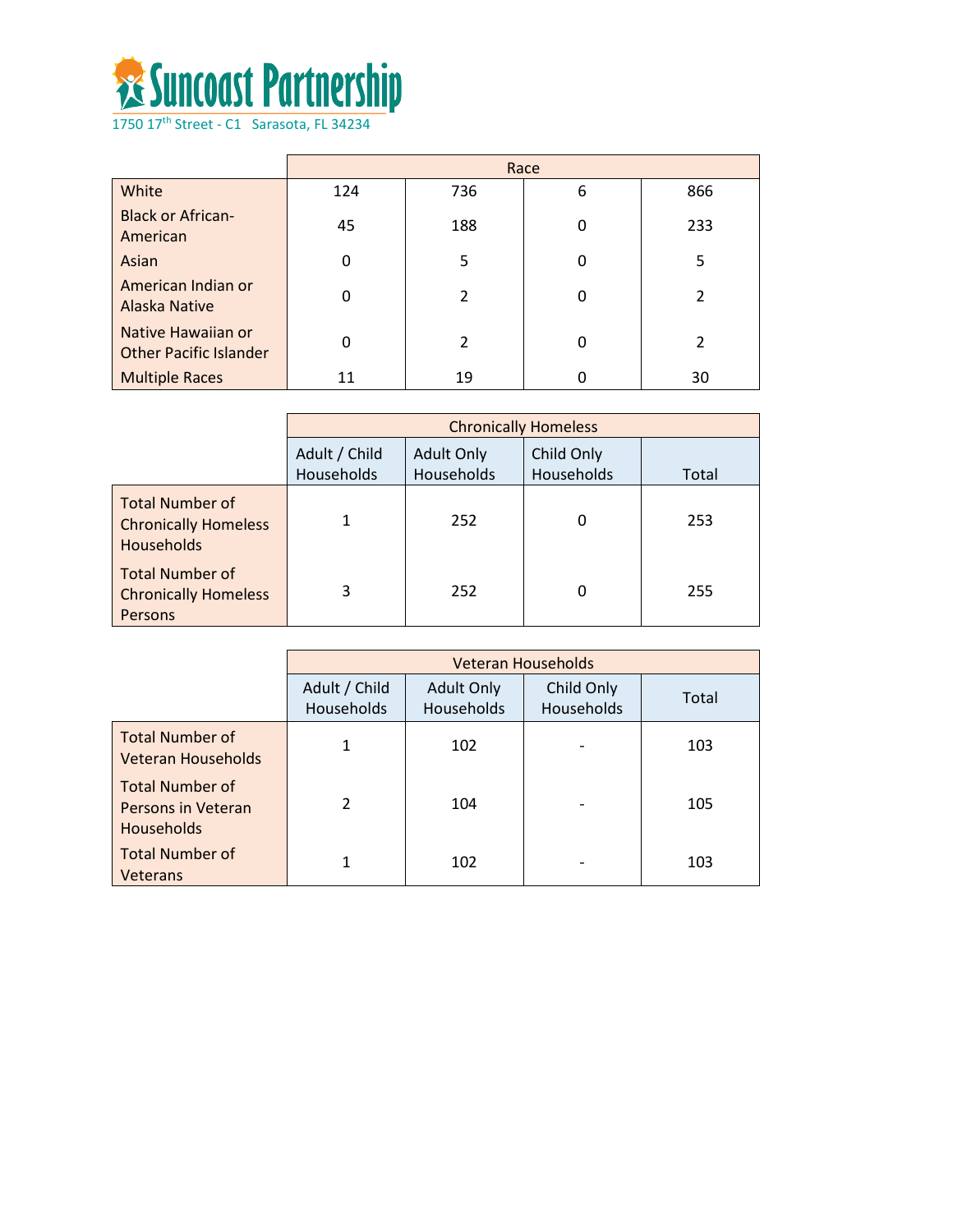

|                                                                                   | <b>Unaccompanied Youth</b>  |                                   |                          |                |
|-----------------------------------------------------------------------------------|-----------------------------|-----------------------------------|--------------------------|----------------|
|                                                                                   | Adult / Child<br>Households | <b>Adult Only</b><br>Households   | Child Only<br>Households | Total          |
| <b>Total Number of</b><br>Unaccompanied<br><b>Youth Households</b>                |                             | 45                                | 6                        | 51             |
| <b>Total Number of</b><br>Unaccompanied<br>Youth                                  |                             | 45                                | 6                        | 51             |
| Number of<br>Unaccompanied<br><b>Youth Children</b><br>(under 18)                 |                             |                                   | 6                        | 6              |
| Number of<br>Unaccompanied<br>Young Adults (18 -<br>24)                           |                             | 45                                |                          | 45             |
|                                                                                   |                             | <b>Parenting Youth Households</b> |                          |                |
|                                                                                   | Adult / Child<br>Households | <b>Adult Only</b><br>Households   | Child Only<br>Households | Total          |
| <b>Total Number of</b><br><b>Parenting Youth</b><br><b>Households</b>             | $\overline{7}$              |                                   | 0                        | 7              |
| <b>Total Number of</b><br><b>Persons in Parenting</b><br><b>Youth Household</b>   | 16                          |                                   | 0                        | 16             |
| <b>Total Number of</b><br><b>Parenting Youth</b>                                  | $\overline{7}$              |                                   | 0                        | $\overline{7}$ |
| <b>Total Number of</b><br><b>Children in Parenting</b><br><b>Youth Households</b> | 9                           |                                   | 0                        | 9              |